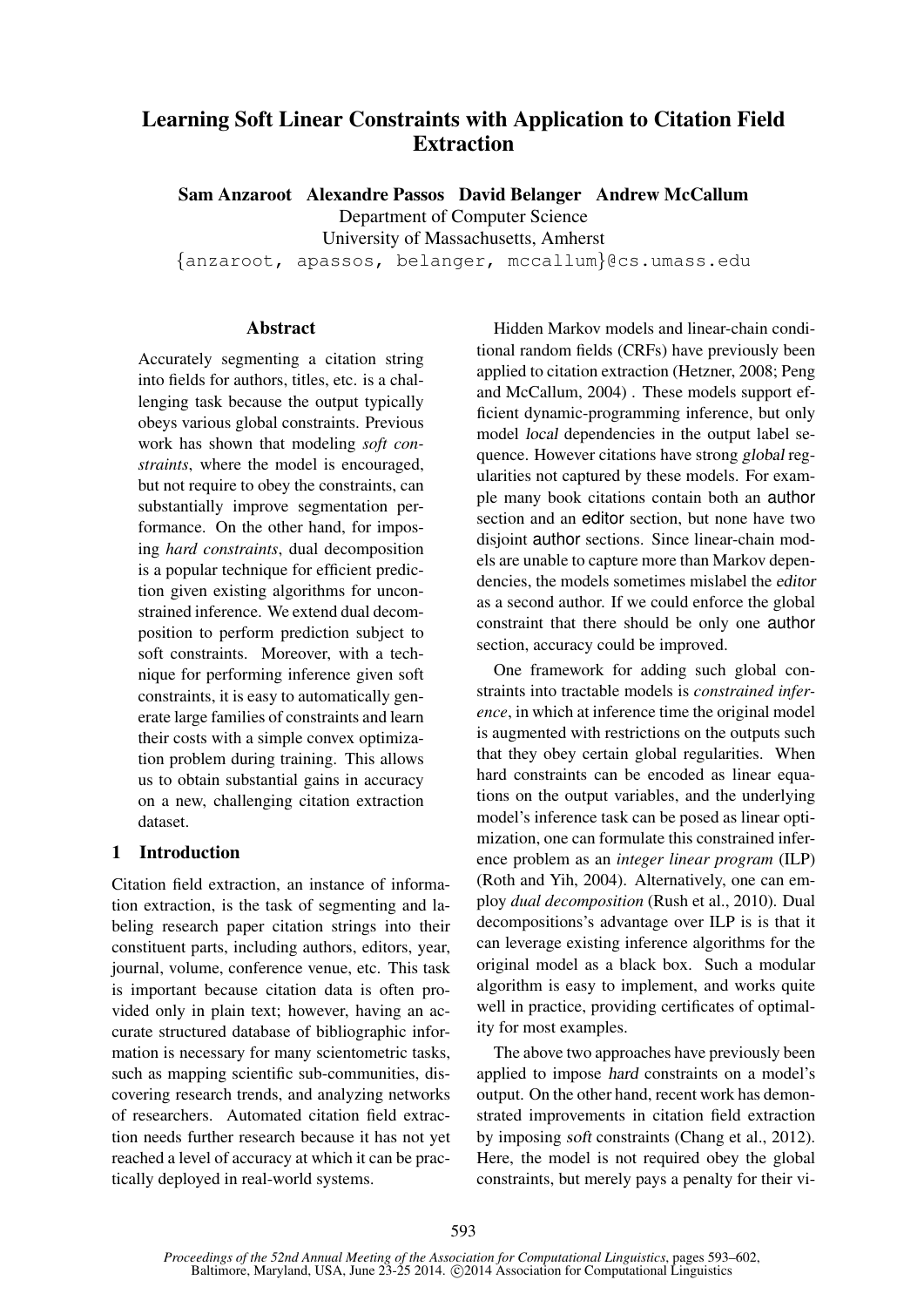4 .ref-marker [ J. first D. middle Monk ,last *person* ]authors [ Cardinal Functions on Boolean Algebra, ]<sub>title</sub> [ Lectures in Mathematics , ETH Zurich , *series* Birkhause Verlag , *publisher* Basel , Boston , Berlin , *address* 1990 . year *date* ]venue

#### Figure 1: Example labeled citation

olation.

This paper introduces a novel method for imposing soft constraints via dual decomposition. We also propose a method for learning the penalties the prediction problem incurs for violating these soft constraints. Because our learning method drives many penalties to zero, it allows practitioners to perform 'constraint selection,' in which a large number of automatically-generated candidate global constraints can be considered and automatically culled to a smaller set of useful constraints, which can be run quickly at test time.

Using our new method, we are able to incorporate not only all the soft global constraints of Chang et al. (2012), but also far more complex data-driven constraints, while also providing stronger optimality certificates than their beam search technique. On a new, more broadly representative, and challenging citation field extraction data set, we show that our methods achieve a 17.9% reduction in error versus a linear-chain conditional random field. Furthermore, we demonstrate that our inference technique can use and benefit from the constraints of Chang et al. (2012), but that including our data-driven constraints on top of these is beneficial. While this paper focusses on an application to citation field extraction, the novel methods introduced here would easily generalize to many problems with global output regularities.

### 2 Background

### 2.1 Structured Linear Models

The overall modeling technique we employ is to add soft constraints to a simple model for which we have an existing efficient prediction algorithm. For this underlying model, we employ a chainstructured conditional random field (CRF), since CRFs have been shown to perform better than other simple unconstrained models like hidden markov models for citation extraction (Peng and McCallum, 2004). We produce a prediction by performing *MAP inference* (Koller and Friedman, 2009).

The MAP inference task in a CRF be can expressed as an optimization problem with a linear objective (Sontag, 2010; Sontag et al., 2011). Here, we define a binary indicator variable for each candidate setting of each factor in the graphical model. Each of these indicator variables is associated with the score that the factor takes on when it has the indictor variable's corresponding value. Since the log probability of some  $y$  in the CRF is proportional to sum of the scores of all the factors, we can concatenate the indicator variables as a vector  $y$  and the scores as a vector  $w$  and write the MAP problem as

$$
\begin{array}{ll}\n\textbf{max.} & \langle w, y \rangle \\
\textbf{s.t.} & y \in \mathcal{U},\n\end{array} \tag{1}
$$

where the set  $U$  represents the set of valid configurations of the indicator variables. Here, the constraints are that all neighboring factors agree on the components of  $y$  in their overlap.

*Structured Linear Models* are the general family of models where prediction requires solving a problem of the form (1), and they do not always correspond to a probabilistic model. The algorithms we present in later sections for handling soft global constraints and for learning the penalties of these constraints can be applied to general structured linear models, not just CRFs, provided we have an available algorithm for performing MAP inference.

# 2.2 Dual Decomposition for Global **Constraints**

In order to perform prediction subject to various global constraints, we may need to augment the problem (1) with additional constraints. Dual Decomposition is a popular method for performing MAP inference in this scenario, since it leverages known algorithms for MAP in the base problem where these extra constraints have not been added (Komodakis et al., 2007; Sontag et al., 2011; Rush and Collins, 2012). In this case, the MAP problem can be formulated as a structured linear model similar to equation (1), for which we have a MAP algorithm, but where we have imposed some additional constraints  $Ay \leq b$  that no longer allow us to use the algorithm. In other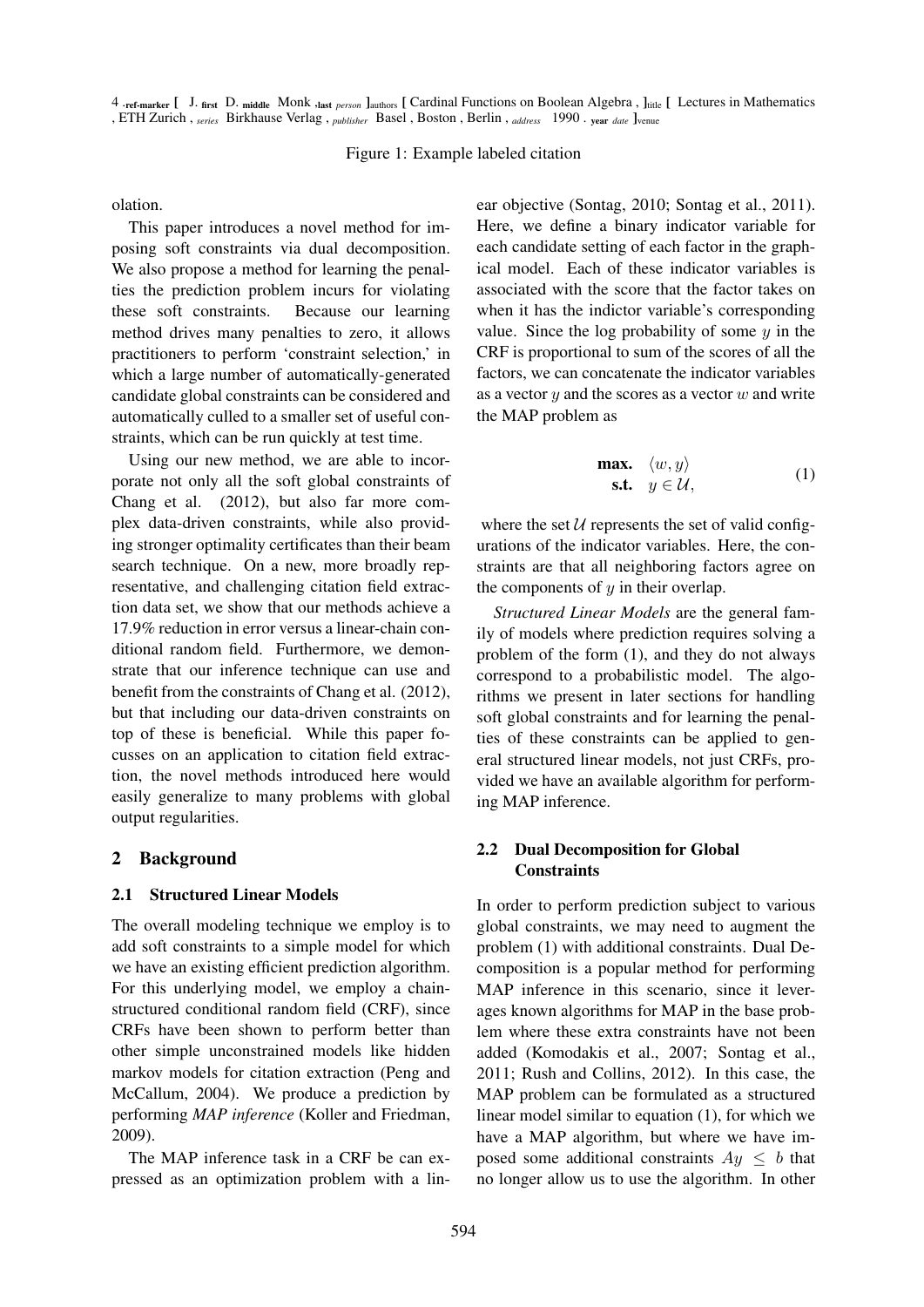Algorithm 1 DD: projected subgradient for dual decomposition with hard constraints

1: while has not converged do  $2:$  $y^{(t)} = \operatorname{argmax}_{y \in \mathcal{U}} \langle w + A^T \lambda, y \rangle$ 3:  $\lambda^{(t)} = \Pi_{0 \leq \cdot} \left[ \lambda^{(t-1)} - \eta^{(t)} (Ay - b) \right]$ 

words, we consider the problem

**max.** 
$$
\langle w, y \rangle
$$
  
\n**s.t.**  $y \in \mathcal{U}$   
\n $Ay \leq b$ , (2)

for an arbitrary matrix  $A$  and vector  $b$ . We can write the Lagrangian of this problem as

$$
L(y, \lambda) = \langle w, y \rangle + \lambda^T (Ay - b). \tag{3}
$$

Regrouping terms and maximizing over the primal variables, we have the dual problem

$$
\min_{\lambda} D(\lambda) = \max_{y \in \mathcal{U}} \left\langle w + A^T \lambda, y \right\rangle - \lambda^T b. \tag{4}
$$

For any  $\lambda$ , we can evaluate the dual objective  $D(\lambda)$ , since the maximization in (4) is of the same form as the original problem (1), and we assumed we had a method for performing MAP in this. Furthermore, a subgradient of  $D(\lambda)$  is  $Ay^* - b$ , for an y ∗ which maximizes this inner optimization problem. Therefore, we can minimize  $D(\lambda)$  with the projected subgradient method (Boyd and Vandenberghe, 2004), and the optimal  $y$  can be obtained when evaluating  $D(\lambda^*)$ . Note that the subgradient of  $D(\lambda)$  is the amount by which each constraint is violated by  $\lambda$  when maximizing over y.

Algorithm 1 depicts the basic projected subgradient descent algorithm for dual decomposition. The projection operator Π consists of truncating all negative coordinates of  $\lambda$  to 0. This is necessary because  $\lambda$  is a vector of dual variables for inequality constraints. The algorithm has converged when each constraint is either satisfied by  $y^{(t)}$  with equality or its corresponding component of  $\lambda$  is 0, due to complimentary slackness (Boyd and Vandenberghe, 2004).

# 3 Soft Constraints in Dual Decomposition

We now introduce an extension of Algorithm 1 to handle soft constraints. In our formulation, a soft-constrained model imposes a penalty for each unsatisfied constraint, proportional to the amount by which it is violated. Therefore, our derivation

parallels how soft-margin SVMs are derived from hard-margin SVMs by introducing auxiliary slack variables (Cortes and Vapnik, 1995). Note that when performing MAP subject to soft constraints, optimal solutions might not satisfy some constraints, since doing so would reduce the model's score by too much.

Consider the optimization problems of the form:

$$
\begin{array}{ll}\n\textbf{max.} & \langle w, y \rangle - \langle c, z \rangle \\
\textbf{s.t.} & y \in \mathcal{U} \\
& Ay - b \le z \\
&-z \le 0,\n\end{array} \tag{5}
$$

For positive  $c_i$ , it is clear that an optimal  $z_i$  will be equal to the degree to which  $a_i^T y \leq b_i$  is violated. Therefore, we pay a cost  $c_i$  times the degree to which the ith constraint is violated, which mirrors how slack variables are used to represent the hinge loss for SVMs. Note that  $c_i$  has to be positive, otherwise this linear program is unbounded and an optimal value can be obtained by setting  $z_i$ to infinity.

Using a similar construction as in section 2.2 we write the Lagrangian as:

$$
L(y, z, \lambda, \mu) = \langle w, y \rangle - \langle c, z \rangle + \lambda^T (Ay - b - z) + \mu^T (-z).
$$
 (6)

The optimality constraints with respect to  $z$  tell us that  $-c - \lambda - \mu = 0$ , hence  $\mu = -c - \lambda$ . Substituting, we have

$$
L(y, \lambda) = \langle w, y \rangle + \lambda^T (Ay - b), \qquad (7)
$$

except the constraint that  $\mu = -c - \lambda$  implies that for  $\mu$  to be positive  $\lambda \leq c$ .

Since this Lagrangian has the same form as equation (3), we can also derive a dual problem, which is the same as in equation (4), with the additional constraint that each  $\lambda_i$  can not be bigger than its cost  $c_i$ . In other words, the dual problem can not penalize the violation of a constraint more than the soft constraint model in the primal would penalize you if you violated it.

This optimization problem can still be solved with projected subgradient descent and is depicted in Algorithm 2. The only modifications to Algorithm 1 are replacing the coordinate-wise projection  $\Pi_{0\leq \cdot \leq c}$  and how we check for convergence. Now, we check for the KKT conditions of  $(5)$ , where for every constraint i, either the constraint is satisfied with equality,  $\lambda_i = 0$ , or  $\lambda_i = c_i.$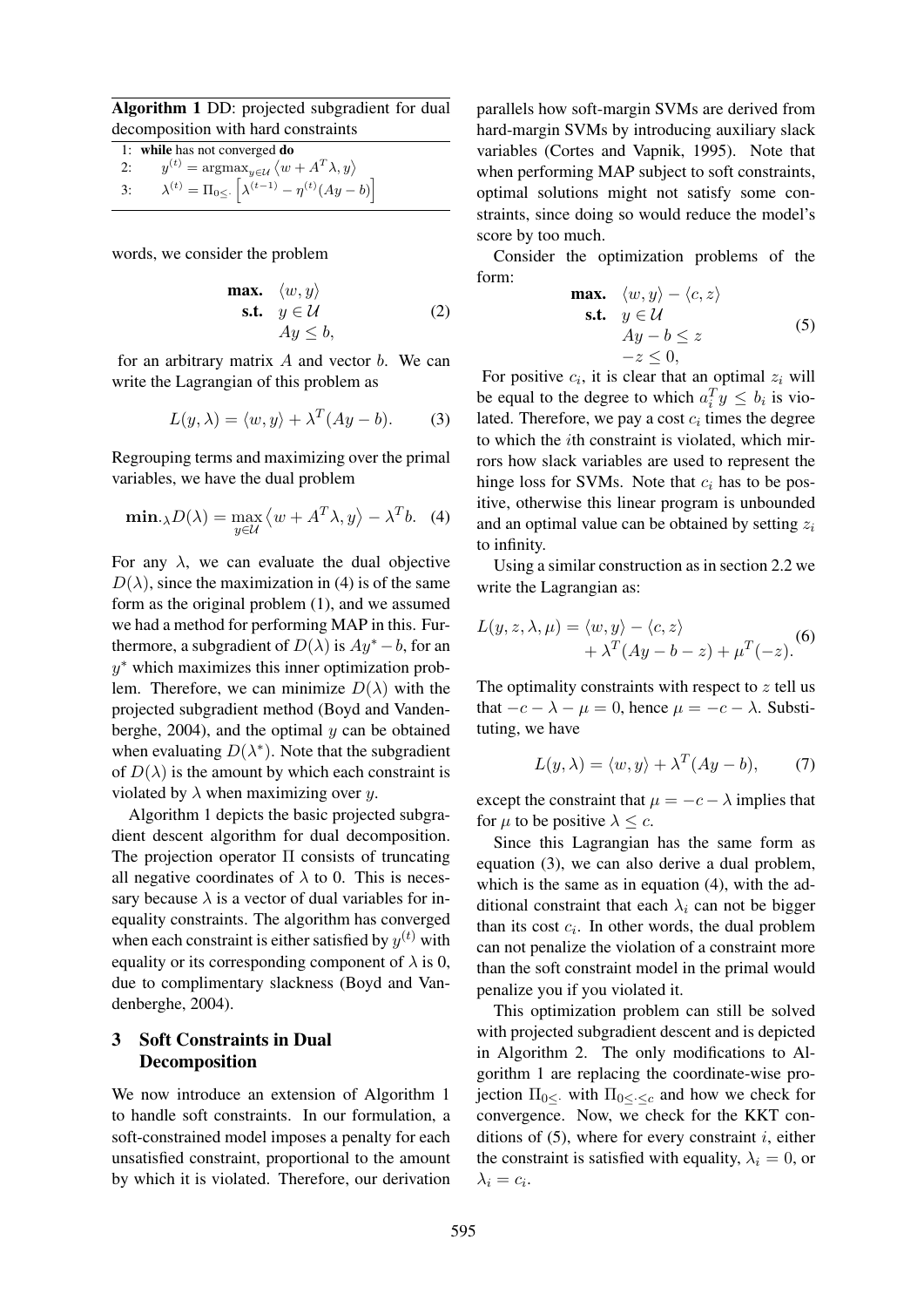Algorithm 2 Soft-DD: projected subgradient for dual decomposition with soft constraints

|    | 1: while has not converged do                                                 |
|----|-------------------------------------------------------------------------------|
| 2: | $y^{(t)} = \arg\!\max_{y \in \mathcal{U}} \langle w + A^T \lambda, y \rangle$ |

3:  $\lambda^{(t)} = \Pi_{0 \leq \cdot \leq c} \left[ \lambda^{(t-1)} - \eta^{(t)} (Ay - b) \right]$ 

Therefore, implementing soft-constrained dual decomposition is as easy as implementing hardconstrained dual decomposition, and the periteration complexity is the same. We encourage further applications of soft-constraint dual decomposition to existing and new NLP problems.

### 3.1 Learning Penalties

One consideration when using soft v.s. hard constraints is that soft constraints present a new training problem, since we need to choose the vector c, the penalties for violating the constraints. An important property of problem (5) in the previous section is that it corresponds to a structured linear model over  $y$  and  $z$ . Therefore, we can apply known training algorithms for estimating the parameters of structured linear models to choose c.

All we need to employ the structured perceptron algorithm (Collins, 2002) or the structured SVM algorithm (Tsochantaridis et al., 2004) is a blackbox procedure for performing MAP inference in the structured linear model given an arbitrary cost vector. Fortunately, the MAP problem for (5) can be solved using Soft-DD, in Algorithm 2.

Each penalty  $c_i$  has to be non-negative; otherwise, the optimization problem in equation (5) is ill-defined. This can be ensured by simple modifications of the perceptron and subgradient descent optimization of the structured SVM objective simply by truncating  $c$  coordinate-wise to be non-negative at every learning iteration.

Intuitively, the perceptron update increases the penalty for a constraint if it is satisfied in the ground truth and not in an inferred prediction, and decreases the penalty if the constraint is satisfied in the prediction and not the ground truth. Since we truncate penalties at 0, this suggests that we will learn a penalty of 0 for constraints in three categories: constraints that do not hold in the ground truth, constraints that hold in the ground truth but are satisfied in practice by performing inference in the base CRF model, and constraints that are satisfied in practice as a side-effect of imposing non-zero penalties on some other constraints . A similar analysis holds for the structured SVM approach.

Therefore, we can view learning the values of the penalties not just as parameter tuning, but as a means to perform 'constraint selection,' since constraints that have a penalty of 0 can be ignored. This property allows us to consider large families of constraints, from which the useful ones are automatically identified.

We found it beneficial, though it is not theoretically necessary, to learn the constraints on a heldout development set, separately from the other model parameters, as during training most constraints are satisfied due to overfitting, which leads to an underestimation of the relevant penalties.

# 4 Citation Extraction Data

We consider the UMass citation dataset, first introduced in Anzaroot and McCallum (2013). It has over 1800 citation from many academic fields, extracted from the arXiv. This dataset contains both coarse-grained and fine-grained labels; for example it contains labels for the segment of all authors, segments for each individual author, and for the first and last name of each author. There are 660 citations in the development set and 367 citation in the test set.

The labels in the UMass dataset are a concatenation of labels from a hierarchically-defined schema. For example, a first name of an author is tagged as: *authors/person/first*. In addition, individual tokens are labeled using a BIO label schema for each level in the hierarchy. BIO is a commonly used labeling schema for information extraction tasks. BIO labeling allows individual labels on tokens to label segmentation information as well as labels for the segments. In this schema, labels that begin segments are prepended with a *B*, labels that continue a segment are prepended with an *I*, and tokens that don't have a labeling in this schema are given an *O* label. For example, in a hierarchical BIO label schema the first token in the first name for the second author may be labeled as: *I-authors/B-person/B-first*.

An example labeled citation in this dataset can be viewed in figure 1.

# 5 Global Constraints for Citation Extraction

# 5.1 Constraint Templates

We now describe the families of global constraints we consider for citation extraction. Note these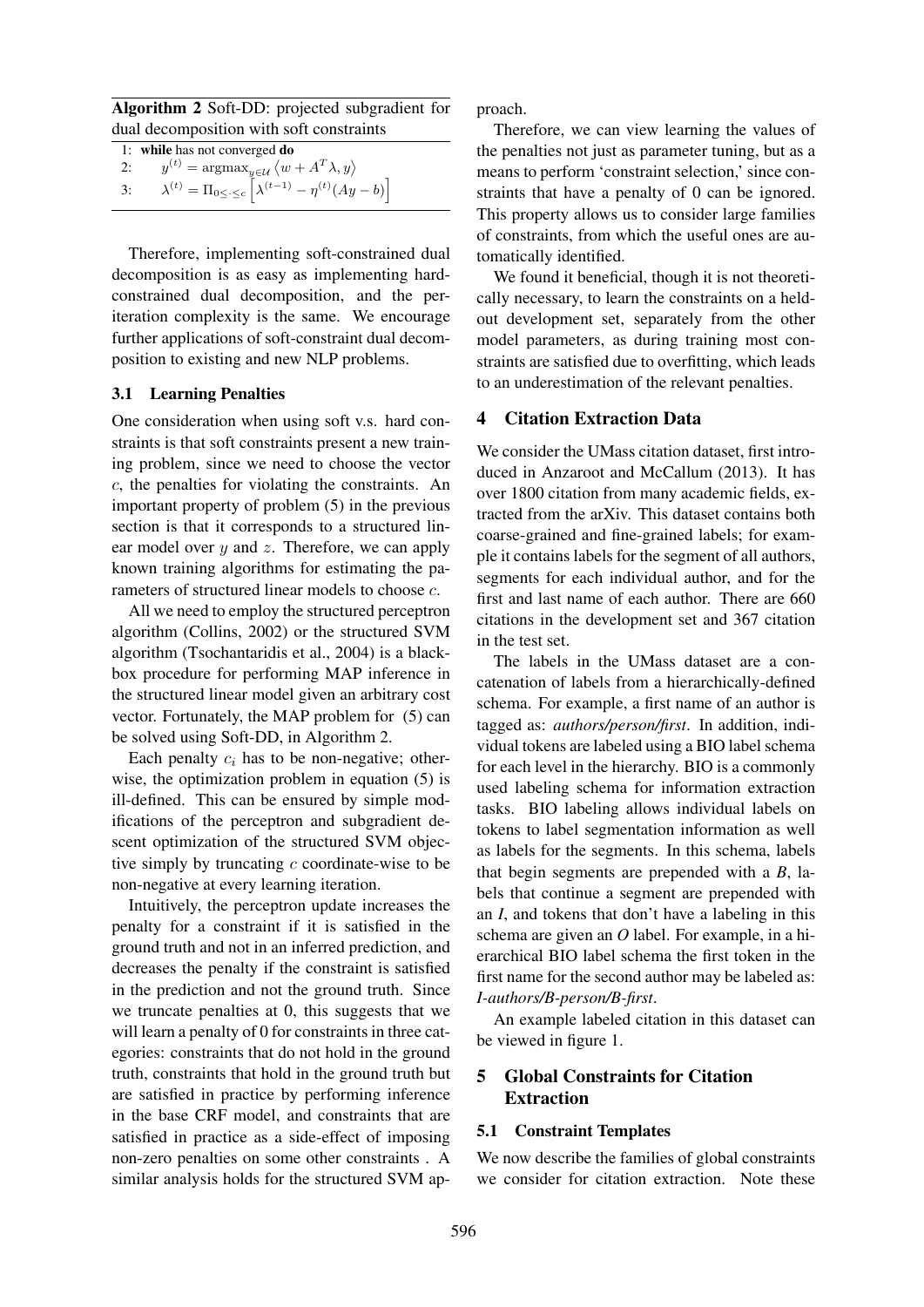constraints are all linear, since they depend only on the counts of each possible conditional random field label. Moreover, since our labels are BIO-encoded, it is possible, by counting B tags, to count how often each citation tag itself appears in a sentence. The first two families of constraints that we describe are general to any sequence labeling task while the last is specific to hierarchical labeling such as available in the UMass dataset.

Our sequence output is denoted as  $y$  and an element of this sequence is  $y_k$ .

We denote  $[[y_k = i]]$  as the function that outputs 1 if  $y_k$  has a 1 at index i and 0 otherwise. Here,  $y_k$ represents an output tag of the CRF, so if  $[|y_k = i]|$  $= 1$ , then we have that  $y_k$  was given a label with index i.

#### 5.2 Singleton Constraints

Singleton constraints ensure that each label can appear at most once in a citation. These are same global constraints that were used for citation field extraction in Chang et al. (2012). We define  $s(i)$ to be the number of times the label with index  $i$  is predicted in a citation, formally:

$$
s(i) = \sum_{y_k \in y} [[y_k = i]]
$$

The constraint that each label can appear at most once takes the form:

$$
s(i) <= 1
$$

#### 5.3 Pairwise Constraints

Pairwise constraints are constraints on the counts of two labels in a citation. We define  $z_1(i, j)$  to be

$$
z_1(i,j) = \sum_{y_k \in y} [[y_k = i]] + \sum_{y_k \in y} [[y_k = j]]
$$

and  $z_2(i, j)$  to be

$$
z_2(i,j) = \sum_{y_k \in y} [[y_k = i]] - \sum_{y_k \in y} [[y_k = j]]
$$

We consider all constraints of the forms:  $z(i, j) \leq 0, 1, 2, 3$  and  $z(i, j) \geq 0, 1, 2, 3$ .

Note that some pairs of these constraints are redundant or logically incompatible. However, we are using them as soft constraints, so these constraints will not necessarily be satisfied by the output of the model, which eliminates concern over

enforcing logically impossible outputs. Furthermore, in section 3.1 we described how our procedure for learning penalties will drive some penalties to 0, which effectively removes them from our set of constraints we consider. It can be shown, for example, that we will never learn non-zero penalties for certain pairs of logically incompatible constraints using the perceptron-style algorithm described in section 3.1 .

#### 5.4 Hierarchical Equality Constraints

The labels in the citation dataset are hierarchical labels. This means that the labels are the concatenation of all the levels in the hierarchy. We can create constraints that are dependent on only one or couple of elements in the hierarchy.

We define  $C(x, i)$  as the function that returns 1 if the output  $x$  contains the label  $i$  in the hierarchy and 0 otherwise. We define  $e(i, j)$  to be

$$
e(i,j) = \sum_{y_k \in y} [[C(y_k, i)]] - \sum_{y_k \in y} [[C(y_k, j)]]
$$

Hierarchical equality constraints take the forms:

$$
e(i,j) \geq 0 \tag{8}
$$

$$
e(i,j) \leq 0 \tag{9}
$$

#### 5.5 Local constraints

We constrain the output labeling of the chainstructured CRF to be a valid BIO encoding. This both improves performance of the underlying model when used without global constraints, as well as ensures the validity of the global constraints we impose, since they operate only on *B* labels. The constraint that the labeling is valid BIO can be expressed as a collection of pairwise constraints on adjacent labels in the sequence. Rather than enforcing these constraints using dual decomposition, they can be enforced directly when performing MAP inference in the CRF by modifying the dynamic program of the Viterbi algorithm to only allow valid pairs of adjacent labels.

#### 5.6 Constraint Pruning

While the techniques from section 3.1 can easily cope with a large numbers of constraints at training time, this can be computationally costly, specially if one is considering very large constraint families. This is problematic because the size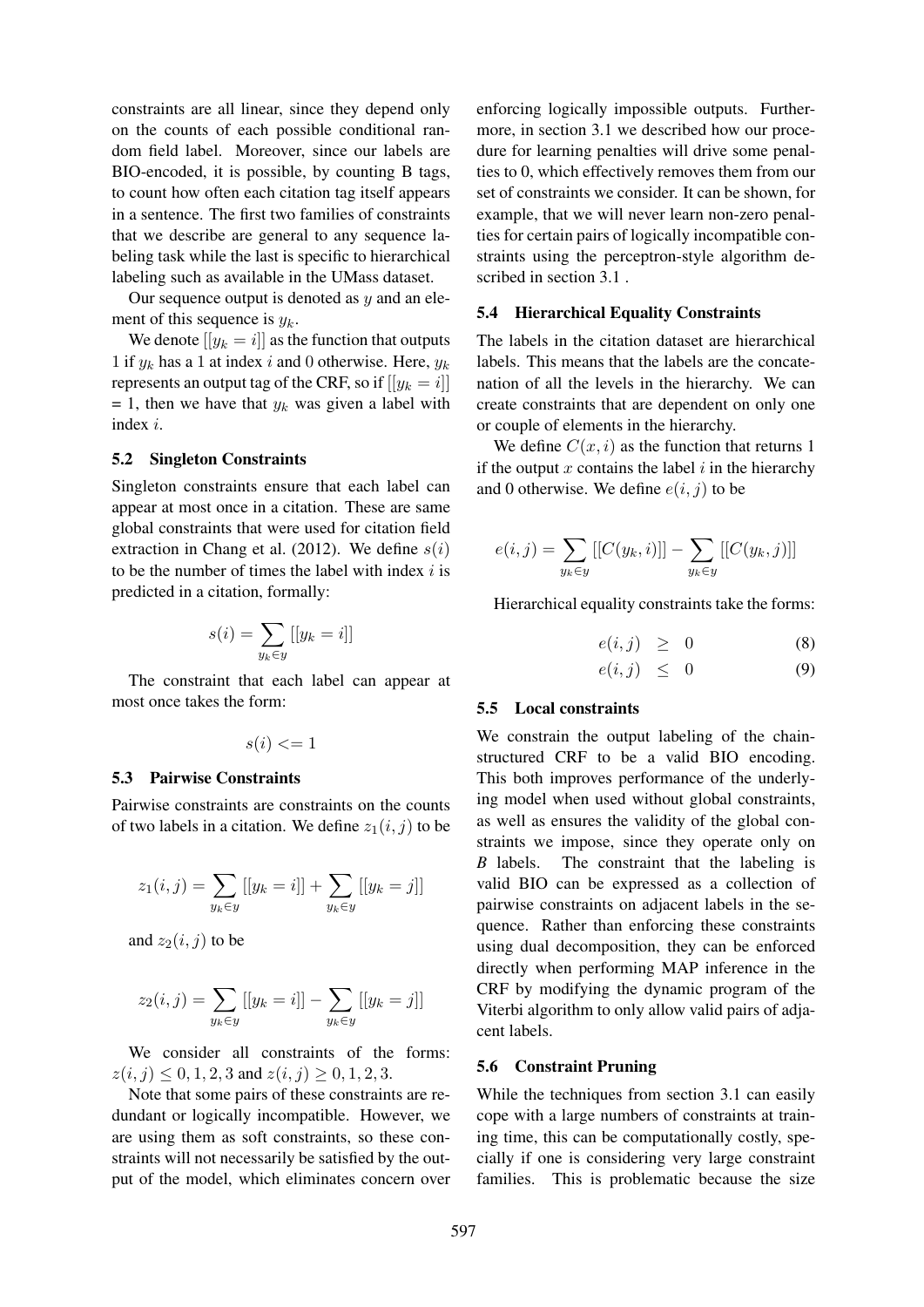| Unconstrained | [17] <sub>ref-marker</sub> [D-first Sivia ,last person J-first Skilling ,last person ] authors [Data Analysis: A Bayesian Tutorial<br><i>booktitle</i> Oxford University Press, <i>publisher</i> 2006 year date ] venue                                                              |
|---------------|--------------------------------------------------------------------------------------------------------------------------------------------------------------------------------------------------------------------------------------------------------------------------------------|
| Constrained   | [17] ref-marker [D. first Sivia , last person J. first Skilling , last person ] authors Data Analysis: A Bayesian Tutorial<br><i>stitle</i> [ Oxford University Press, <i>publisher</i> 2006 year <i>date</i> ] venue                                                                |
| Unconstrained | [Sobol', last I. first M. middle person ]authors [(1990), year ]date [On sensitivity estimation for nonlinear mathe-<br>matical models . Jule [ Matematicheskoe Modelirovanie <i>journal 2volume</i> (1) : number 112-118 . pages (In Russian<br>$\sum$ . status Ivenue              |
| Constrained   | [Sobol', Jast I. first M. middle <i>person</i> Jauthors [(1990) . year Jdate [On sensitivity estimation for nonlinear mathe-<br>matical models . Juite [ Matematicheskoe Modelirovanie .journal 2volume (1) : number 112-118 .pages (In Russian<br>) $\cdot$ <i>language</i> ] venue |

Figure 2: Two examples where imposing soft global constraints improves field extraction errors. Soft-DD converged in 1 iteration on the first example, and 7 iterations on the second. When a reference is citing a book and not a section of the book, the correct labeling of the name of the book is title. In the first example, the baseline CRF incorrectly outputs booktitle, but this is fixed by Soft-DD, which penalizes outputs based on the constraint that booktitle should co-occur with an address label. In the second example, the unconstrained CRF output violates the constraint that title and status labels should not co-occur. The ground truth labeling also violates a constraint that title and language labels should not co-occur. At convergence of the Soft-DD algorithm, the correct labeling of language is predicted, which is possible because of the use of soft constraints.

| Constraints     | F1 score | Sparsity | $#$ of cons   |
|-----------------|----------|----------|---------------|
| <b>Baseline</b> | 94.44    |          |               |
| Only-one        | 94.62    | $0\%$    | $\mathcal{R}$ |
| Hierarchical    | 94.55    | 56.25%   | 16            |
| Pairwise        | 95.23    | 43.19%   | 609           |
| All             | 95.39    | 32.96%   | 628           |
| All DD          | 94.60    | $0\%$    | 628           |

Table 1: Set of constraints learned and F1 scores. The last row depicts the result of inference using all constraints as hard constraints.

of some constraint families we consider grows quadratically with the number of candidate labels, and there are about 100 in the UMass dataset. Such a family consists of constraints that the sum of the counts of two different label types has to be bounded (a useful example is that there can't be more than one out of "phd thesis" and "journal"). Therefore, quickly pruning bad constraints can save a substantial amount of training time, and can lead to better generalization.

To do so, we calculate a score that estimates how useful each constraint is expected to be. Our score compares how often the constraint is violated in the ground truth examples versus our predictions. Here, prediction is done with respect to the base chain-structured CRF tagger and does not include global constraints. Note that it may make sense to consider a constraint that is sometimes violated in the ground truth, as the penalty learning algorithm can learn a small penalty for it, which will allow it to be violated some of the time. Our importance score is defined as, for each constraint c on labeled set D,

$$
imp(c) = \frac{\sum_{d \in D}[[max_y w_d^T y]]_c}{\sum_{d \in D}[[y_d]]_c},\qquad(10)
$$

where  $[[y]]_c$  is 1 if the constraint is violated on output  $y$  and 0 otherwise. Here,  $y_d$  denotes the ground truth labeling and  $w_d$  is the vector of scores for the CRF tagger.

We prune constraints by picking a cutoff value for  $imp(c)$ . A value of  $imp(c)$  above 1 implies that the constraint is more violated on the predicted examples than on the ground truth, and hence that we might want to keep it.

We also find that the constraints that have the largest *imp* values are semantically interesting.

### 6 Related Work

There are multiple previous examples of augmenting chain-structured sequence models with terms capturing global relationships by expanding the chain to a more complex graphical model with non-local dependencies between the outputs. Inference in these models can be performed, for example, with loopy belief propagation (Bunescu and Mooney, 2004; Sutton and McCallum, 2004) or Gibbs sampling (Finkel et al., 2005). Belief propagation is prohibitively expensive in our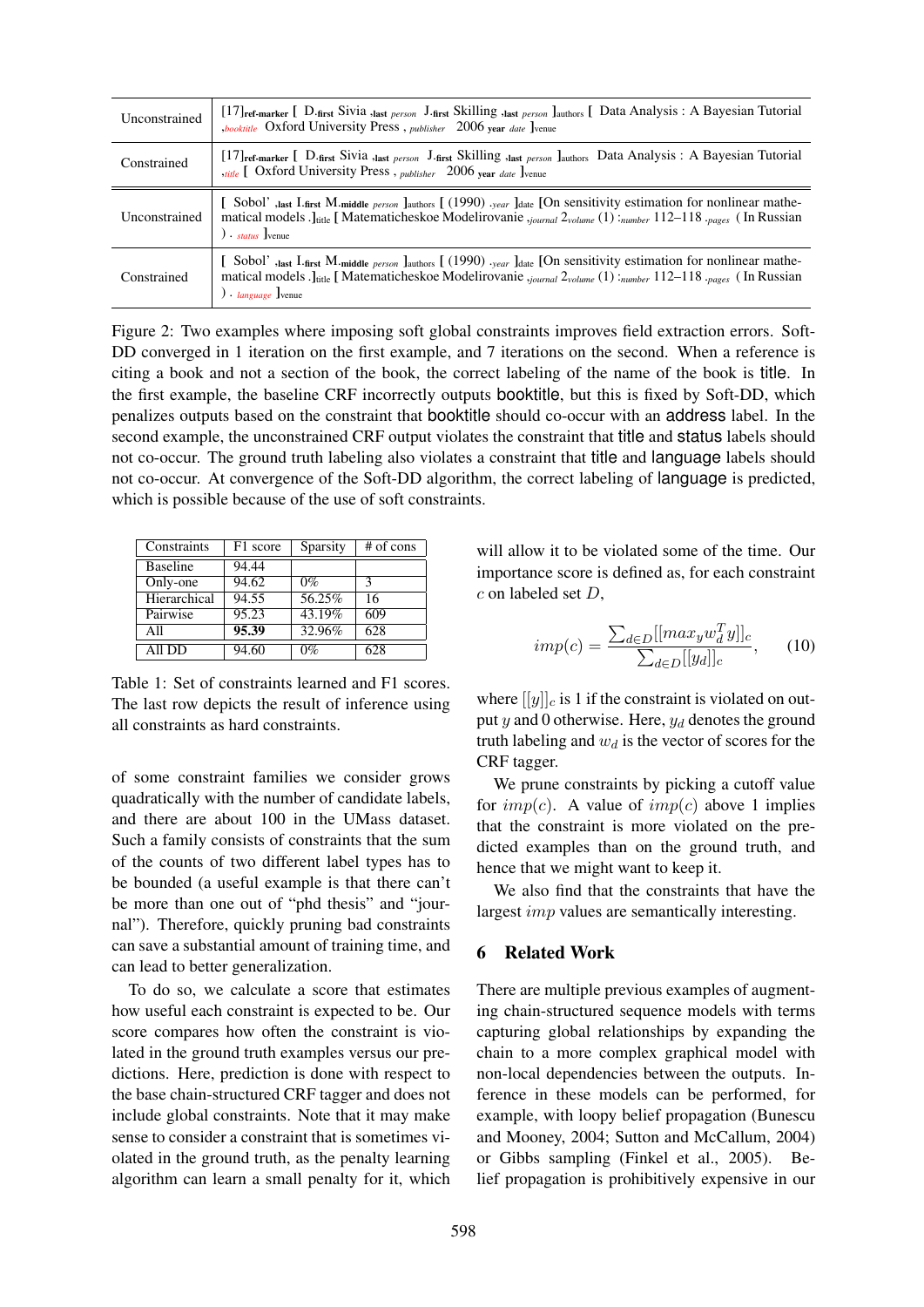model due to the high cardinalities of the output variables and of the global factors, which involve all output variables simultaneously. There are various methods for exploiting the combinatorial structure of these factors, but performance would still have higher complexity than our method. While Gibbs sampling has been shown to work well tasks such as named entity recognition (Finkel et al., 2005), our previous experiments show that it does not work well for citation extraction, where it found only low-quality solutions in practice because the sampling did not mix well, even on a simple chain-structured CRF.

Recently, dual decomposition has become a popular method for solving complex structured prediction problems in NLP (Koo et al., 2010; Rush et al., 2010; Rush and Collins, 2012; Paul and Eisner, 2012; Chieu and Teow, 2012). Soft constraints can be implemented inefficiently using hard constraints and dual decomposition— by introducing copies of output variables and an auxiliary graphical model, as in Rush et al. (2012). However, at every iteration of dual decomposition, MAP must be run in this auxiliary model. Furthermore the copying of variables doubles the number of iterations needed for information to flow between output variables, and thus slows convergence. On the other hand, our approach to soft constraints has identical per-iteration complexity as for hard constraints, and is a very easy modification to existing hard constraint code.

Initial work in machine learning for citation extraction used Markov models with no global constraints. Hidden Markov models (HMMs), were originally employed for automatically extracting information from research papers on the CORA dataset (Seymore et al., 1999; Hetzner, 2008). Later, CRFs were shown to perform better on CORA, improving the results from the Hmm's token-level F1 of 86.6 to 91.5 with a CRF(Peng and McCallum, 2004).

Recent work on globally-constrained inference in citation extraction used an  $HMM^{CCM}$ , which is an HMM with the addition of global features that are restricted to have positive weights (Chang et al., 2012). Approximate inference is performed using beam search. This method increased the HMM token-level accuracy from 86.69 to 93.92 on a test set of 100 citations from the CORA dataset. The global constraints added into the model are simply that each label only occurs

once per citation. This approach is limited in its use of an HMM as an underlying model, as it has been shown that CRFs perform significantly better, achieving 95.37 token-level accuracy on CORA (Peng and McCallum, 2004). In our experiments, we demonstrate that the specific global constraints used by Chang et al. (2012) help on the UMass dataset as well.

# 7 Experimental Results

Our baseline is the one used in Anzaroot and McCallum (2013), with some labeling errors removed. This is a chain-structured CRF trained to maximize the conditional likelihood using L-BFGS with L2 regularization.

We use the same features as Anzaroot and Mc-Callum (2013), which include word type, capitalization, binned location in citation, regular expression matches, and matches into lexicons. In addition, we use a rule-based segmenter that segments the citation string based on punctuation as well as probable start or end segment words (e.g. 'in' and 'volume'). We add a binary feature to tokens that correspond to the start of a segment in the output of this simple segmenter. This final feature improves the F1 score on the cleaned test set from 94.0 F1 to 94.44 F1, which we use as a baseline score.

We then use the development set to learn the penalties for the soft constraints, using the perceptron algorithm described in section 3.1. MAP inference in the model with soft constraints is performed using Soft-DD, shown in Algorithm 2.

We instantiate constraints from each template in section 5.1, iterating over all possible labels that contain a *B* prefix at any level in the hierarchy and pruning all constraints with  $imp(c) < 2.75$  calculated on the development set. We asses performance in terms of field-level F1 score, which is the harmonic mean of precision and recall for predicted segments.

Table 1 shows how each type of constraint family improved the F1 score on the dataset. Learning all the constraints jointly provides the largest improvement in F1 at 95.39. This improvement in F1 over the baseline CRF as well as the improvement in F1 over using only-one constraints was shown to be statistically significant using the Wilcoxon signed rank test with p-values  $< 0.05$ . In the all-constraints settings, 32.96% of the constraints have a learned parameter of 0, and therefore only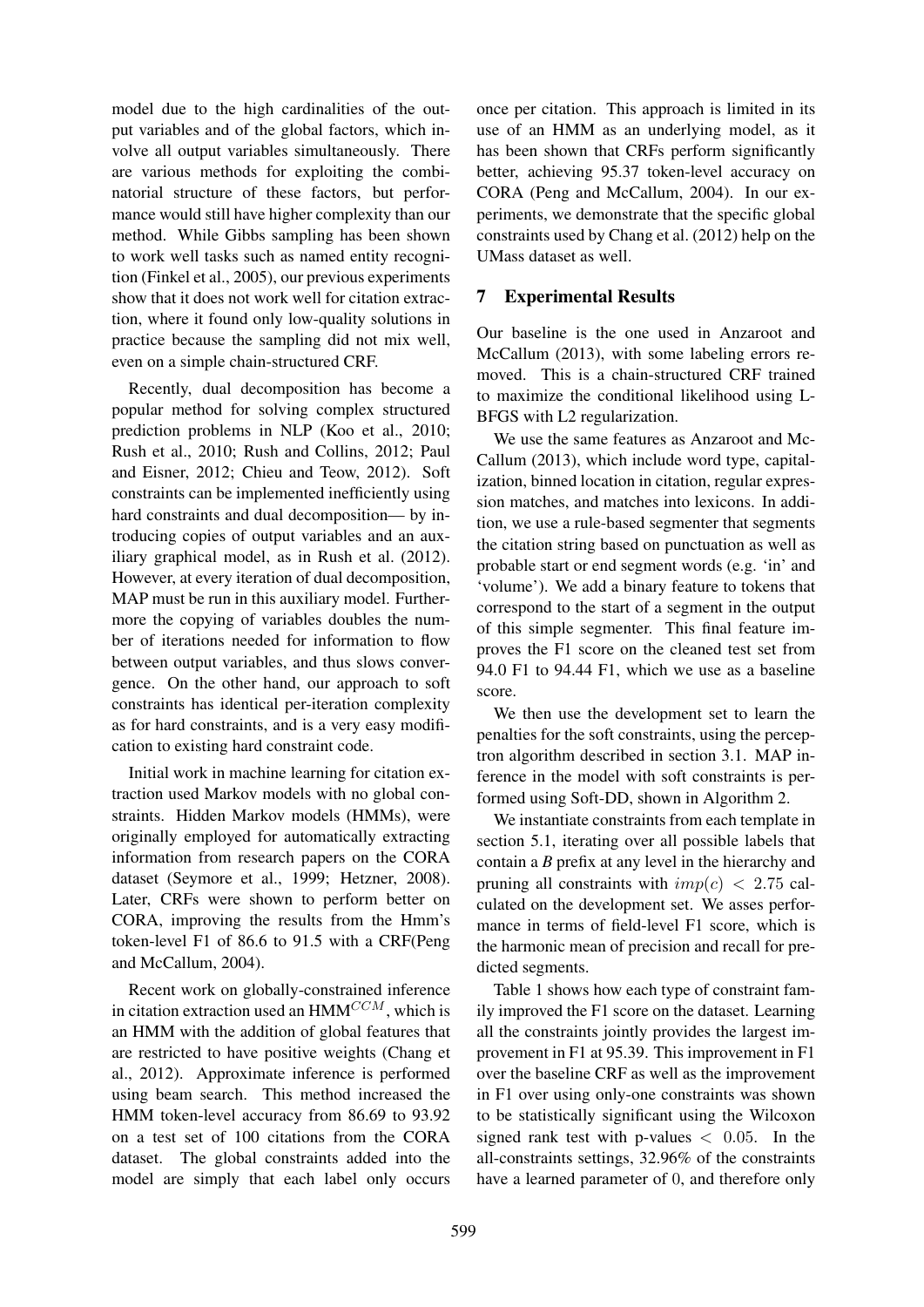| Stop | F1 score | Convergence | Avg Iterations |
|------|----------|-------------|----------------|
|      | 94.44    | 76.29%      | 1.0            |
|      | 95.07    | 83.38%      | 1.24           |
|      | 95.12    | 95.91%      | 1.61           |
| 10   | 95.39    | 99.18%      | 1.73           |

Table 2: Performance from terminating Soft-DD early. Column 1 is the number of iterations we allow each example. Column 3 is the % of test examples that converged. Column 4 is the average number of necessary iterations, a surrogate for the slowdown over performing unconstrained inference.

421 constraints are active. Soft-DD converges, and thus solves the constrained inference problem exactly, for all test set examples after at most 41 iterations. Running Soft-DD to convergence requires 1.83 iterations on average per example. Since performing inference in the CRF is by far the most computationally intensive step in the iterative algorithm, this means our procedure requires approximately twice as much work as running the baseline CRF on the dataset. On examples where unconstrained inference does not satisfy the constraints, Soft-DD converges after 4.52 iterations on average. For 11.99% of the examples, the Soft-DD algorithm satisfies constraints that were not satisfied during unconstrained inference, while in the remaining 11.72% Soft-DD converges with some constraints left unsatisfied, which is possible since we are imposing them as soft constraints.

We could have enforced these constraints as hard constraints rather than soft ones. This experiment is shown in the last row of Table 1, where F1 only improves to 94.6. In addition, running the DD algorithm with these constraints takes 5.21 iterations on average per example, which is 2.8 times slower than Soft-DD with learned penalties.

In Figure 2, we analyze the performance of Soft-DD when we don't necessarily run it to convergence, but stop after a fixed number of iterations on each test set example. We find that a large portion of our gain in accuracy can be obtained when we allow ourselves as few as 2 dual decomposition iterations. However, this only amounts to 1.24 times as much work as running the baseline CRF on the dataset, since the constraints are satisfied immediately for many examples.

In Figure 2 we consider two applications of our Soft-DD algorithm, and provide analysis in the caption.

We train and evaluate on the UMass dataset in-

stead of CORA, because it is significantly larger, has a useful finer-grained labeling schema, and its annotation is more consistent. We were able to obtain better performance on CORA using our baseline CRF than the  $HMM^{CCM}$  results presented in Chang et al. (2012), which include soft constraints. Given this high performance of our base model on CORA, we did not apply our Soft-DD algorithm to the dataset. Furthermore, since the dataset is so small, learning the penalties for our large collection of constraints is difficult, and test set results are unreliable. Rather than compare our work to Chang et al. (2012) via results on CORA, we apply their constraints on the UMass data using Soft-DD and demonstrate accuracy gains, as discussed above.

### 7.1 Examples of learned constraints

We now describe a number of the useful constraints that receive non-zero learned penalties and have high importance scores, defined in Section 5.6. The importance score of a constraint provides information about how often it is violated by the CRF, but holds in the ground truth, and a non-zero penalty implies we enforce it as a soft constraint at test time.

The two singleton constraints with highest importance score are that there should only be at most one title segment in a citation and that there should be at most one author segment in a citation. The only one author constraint is particularly useful for correctly labeling editor segments in cases where unconstrained inference mislabels them as author segments. As can be seen in Table 3, editor fields are among the most improved with our new method, largely due to this constraint.

The two hierarchical constraints with the highest importance scores with non-zero learned penalties constrain the output such that number of person segments does not exceed the number of first segments and vice-versa. Together, these constraints penalize outputs in which the number of person segments do not equal the number of first segments, i.e., every author should have a first name.

One important pairwise constraint penalizes outputs in which thesis segments don't co-occur with school segments. School segments label the name of the university that the thesis was submitted to. The application of this constraint increases the performance of the model on school segments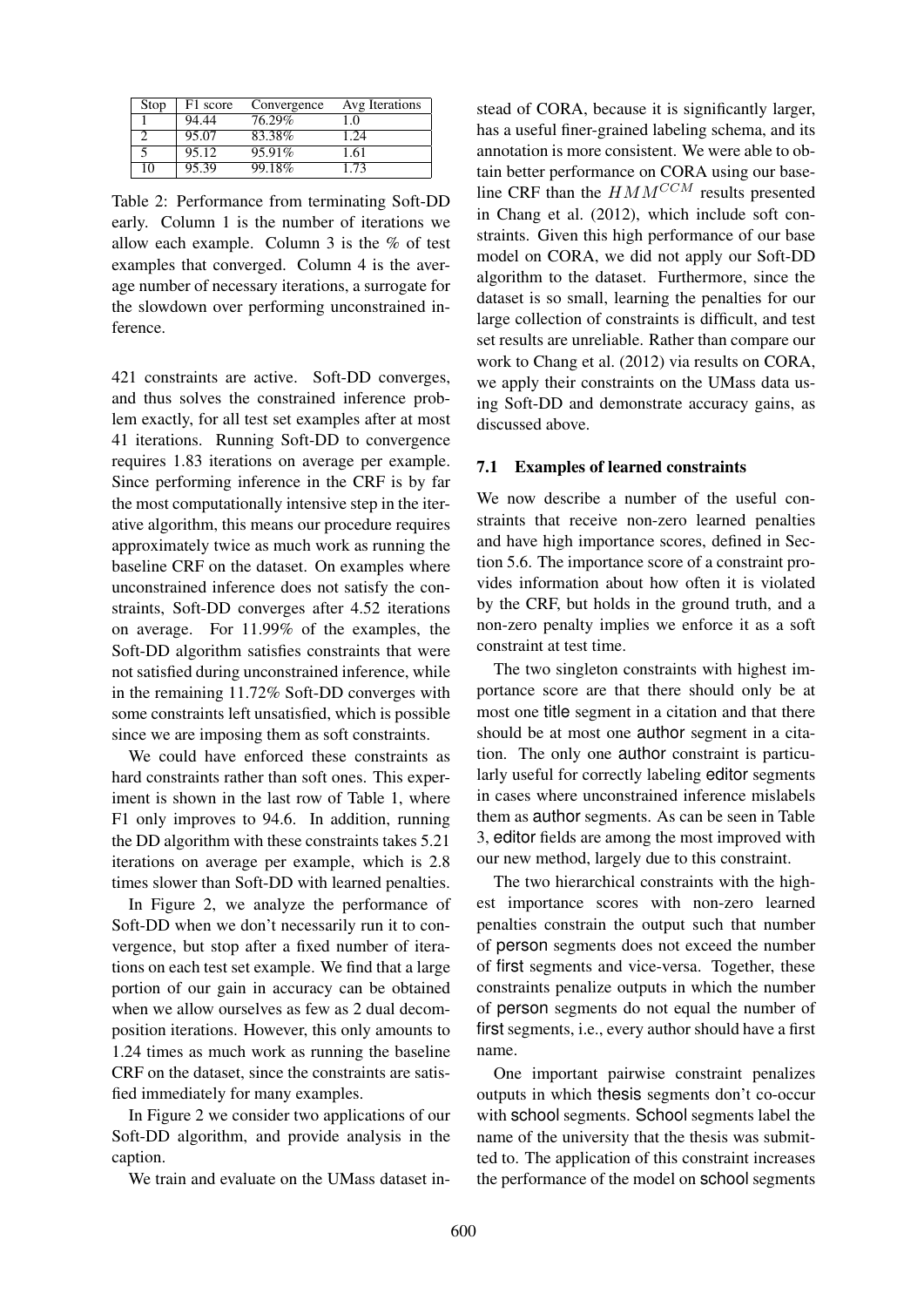| Label                      |       | €     |        |
|----------------------------|-------|-------|--------|
| venue/series               | 35.29 | 66.67 | 31.37  |
| venue/editor/person/first  | 66.67 | 94.74 | 28.07  |
| venue/school               | 40.00 | 66.67 | 26.67  |
| venue/editor/person/last   | 75.00 | 94.74 | 19.74  |
| venue/editor               | 77.78 | 90.00 | 12.22. |
| venue/editor/person/middle | 81.82 | 91.67 | 9.85   |

Table 3: Labels with highest improvement in F1. U is in unconstrained inference. C is the results of constrained inference. + is the improvement in F1.

dramatically, as can be seen in table 3.

An interesting form of pairwise constraints penalize outputs in which some labels do not cooccur with other labels. Some examples of constraints in this form enforce that journal segments should co-occur with pages segments and that booktitle segments should co-occur with address segments. An example of the latter constraint being employed during inference is the first example in Figure 2. Here, the constrained inference penalizes output which contains a booktitle segment but no address segment. This penalization leads allows the constrained inference to correctly label the booktitle segment as a title segment.

The above example constraints are almost always satisfied on the ground truth, and would be useful to enforce as hard constraints. However, there are a number of learned constraints that are often violated on the ground truth but are still useful as soft constraints. Take, for example, the constraint that the number of number segments does not exceed the number of booktitle segments, as well as the constraint that it does not exceed the number of journal segments. These constraints are moderately violated on ground truth examples, however. For example, when booktitle segments co-occur with number segments but not with journal segments, the second constraint is violated. It is still useful to impose these soft constraints, as strong evidence from the CRF allows us to violate them, and they can guide the model to good predictions when the CRF is unconfident.

### 8 Conclusion

We introduce a novel modification to the standard projected subgradient dual decomposition algorithm for performing MAP inference subject to hard constraints to one for performing MAP in the presence of soft constraints. In addition, we offer an easy-to-implement procedure for learning the penalties on soft constraints. This method drives

many penalties to zero, which allows users to automatically discover discriminative constraints from large families of candidates.

We show via experiments on a recent substantial dataset that using soft constraints, and selecting which constraints to use with our penalty-learning procedure, can lead to significant gains in accuracy. We achieve a 17% gain in accuracy over a chain-structured CRF model, while only needing to run MAP in the CRF an average of less than 2 times per example. This minor incremental cost over Viterbi, plus the fact that we obtain certificates of optimality on 100% of our test examples in practice, suggests the usefulness of our algorithm for large-scale applications. We encourage further use of our Soft-DD procedure for other structured prediction problems.

### Acknowledgments

This work was supported in part by the Center for Intelligent Information Retrieval, in part by DARPA under agreement number FA8750-13- 2-0020, in part by NSF grant #CNS-0958392, and in part by IARPA via DoI/NBC contract #D11PC20152. The U.S. Government is authorized to reproduce and distribute reprint for Governmental purposes notwithstanding any copyright annotation thereon. Any opinions, findings and conclusions or recommendations expressed in this material are those of the authors and do not necessarily reflect those of the sponsor.

# References

- Sam Anzaroot and Andrew McCallum. 2013. A new dataset for fine-grained citation field extraction. In *ICML Workshop on Peer Reviewing and Publishing Models*.
- Stephen Poythress Boyd and Lieven Vandenberghe. 2004. *Convex optimization*. Cambridge university press.
- Razvan Bunescu and Raymond J Mooney. 2004. Collective information extraction with relational markov networks. In *Proceedings of the 42nd Annual Meeting on Association for Computational Linguistics*, page 438. Association for Computational Linguistics.
- M. Chang, L. Ratinov, and D. Roth. 2012. Structured learning with constrained conditional models. *Machine Learning*, 88(3):399–431, 6.
- Hai Leong Chieu and Loo-Nin Teow. 2012. Combining local and non-local information with dual decomposition for named entity recognition from text.